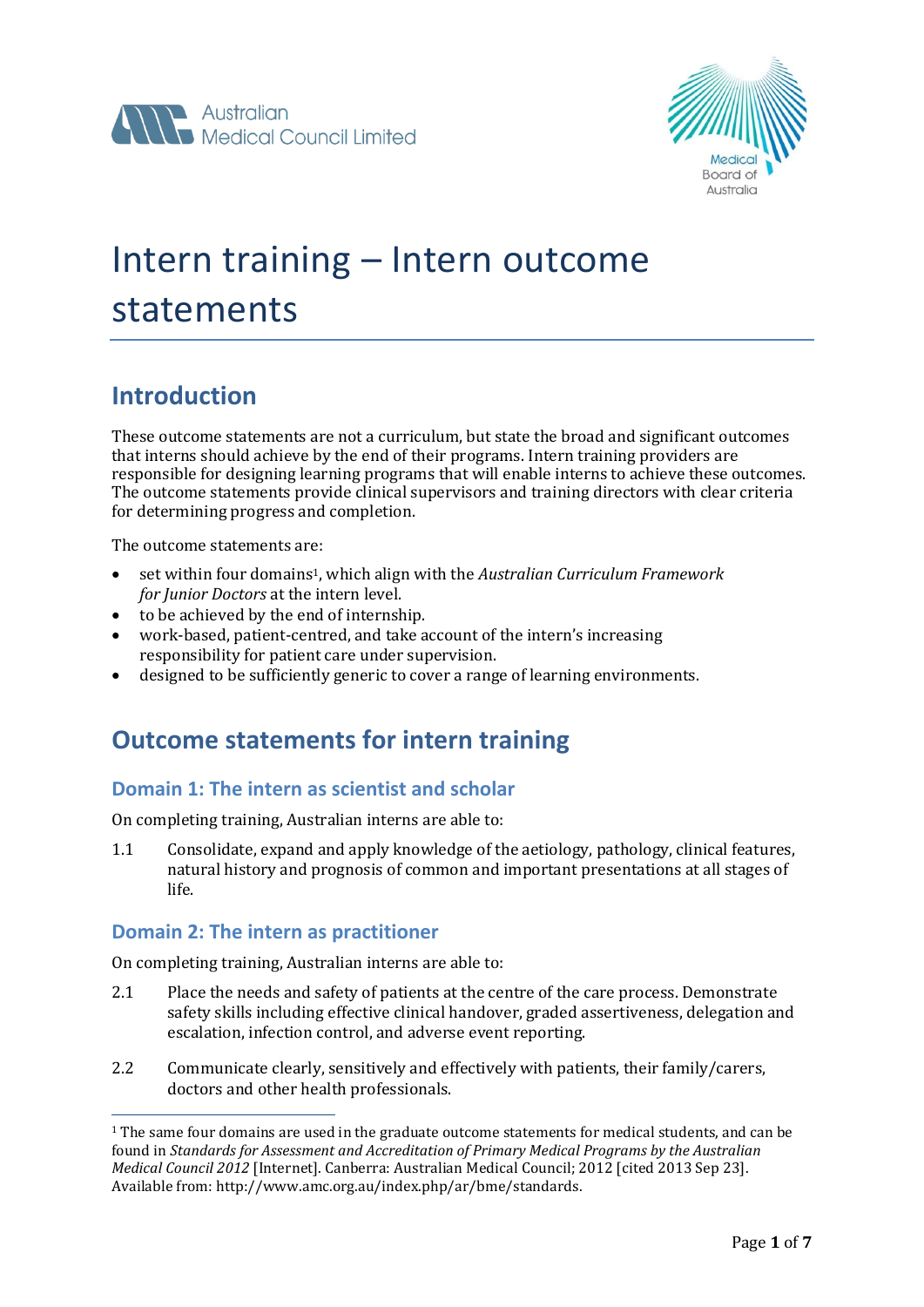- 2.3 Perform and document a patient assessment, incorporating a problem-focused medical history with a relevant physical examination, and generate a valid differential diagnosis.
- 2.4 Arrange common, relevant and cost-effective investigations, and interpret their results accurately.
- 2.5 Safely perform a range of common procedural skills required for work as an intern.
- 2.6 Make evidence-based management decisions in conjunction with patients and others in the healthcare team.
- 2.7 Prescribe medications safely, effectively and economically, including fluid, electrolytes, blood products and selected inhalational agents.
- 2.8 Recognise and assess deteriorating and critically unwell patients who require immediate care. Perform basic emergency and life support procedures, including caring for the unconscious patient and cardiopulmonary resuscitation.
- 2.9 Retrieve, interpret and record information effectively in clinical data systems (both paper and electronic).

#### **Domain 3: The intern as a health advocate**

On completing training, Australian interns are able to:

- 3.1 Apply knowledge of population health, including issues relating to health inequities and inequalities; diversity of cultural, spiritual and community values; and socio-economic and physical environment factors.
- 3.2 Apply knowledge of the culture, spirituality and relationship to land of Aboriginal and Torres Strait Islander peoples to clinical practice and advocacy.
- 3.3 Demonstrate ability to screen patients for common diseases, provide care for common chronic conditions, and effectively discuss healthcare behaviours with patients.
- 3.4 Participate in quality assurance, quality improvement, risk management processes, and incident reporting.

#### **Domain 4: The intern as a professional and leader**

On completing training, Australian interns are able to:

- 4.1 Provide care to all patients according to *Good Medical Practice: A Code of Conduct for Doctors in Australia*, and demonstrate ethical behaviours and professional values including integrity; compassion; empathy; and respect for all patients, society and the profession.
- 4.2 Optimise their personal health and wellbeing, including responding to fatigue, managing stress and adhering to infection control to mitigate health risks of professional practice.
- 4.3 Self-evaluate their professional practice, demonstrate lifelong learning behaviours, and participate in educating colleagues.
- 4.4 Take increasing responsibility for patient care, while recognising the limits of their expertise and involving other professionals as needed to contribute to patient care.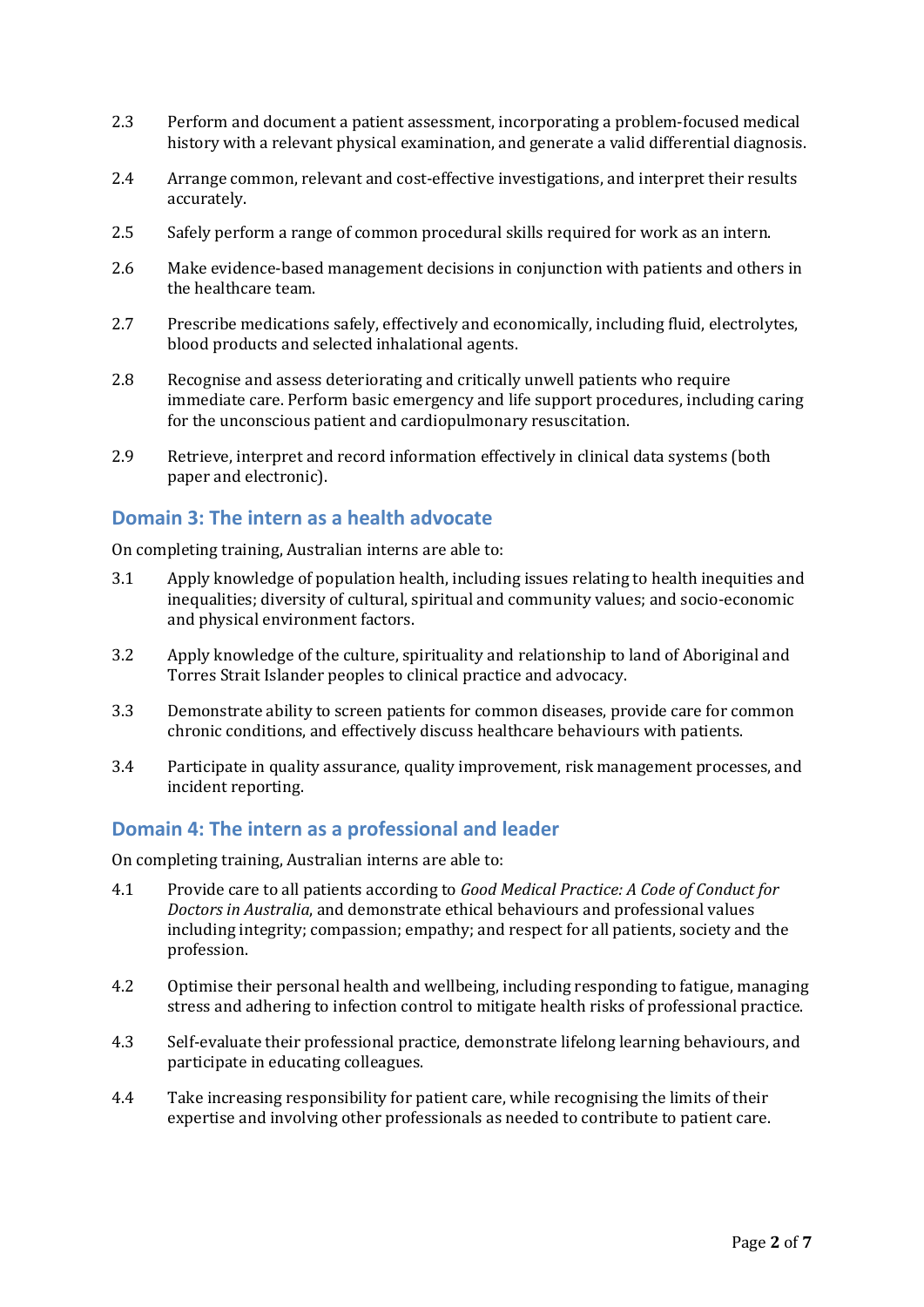- 4.5 Respect the roles and expertise of other healthcare professionals, learn and work effectively as a member or leader of an inter-professional team, and make appropriate referrals.
- 4.6 Effectively manage time and workload demands, be punctual, and show ability to prioritise workload to manage patient outcomes and health service functions.

### **The intern outcome statements and the Australian Curriculum Framework**

Internship, as a foundation year of work-based learning, is a key part of the transition from medical student education to independent medical practice and career development in a specialty.

Intern training providers are likely familiar with the *Australian Curriculum Framework for Junior Doctors* (ACF), which covers the two years of training following medical school graduation. The ACF describes the knowledge, skills and behaviours expected of prevocational doctors to work safely in Australian hospitals and other healthcare settings.

The ACF does not contain intern-specific outcomes, which is the role of this *Intern training – Intern outcomes statements* document and the aligned *Intern training – Term assessment form*. However, it is anticipated that intern training providers will continue to use the ACF as an appropriate curriculum framework to deliver the outcomes. Appendix 1 maps the ACF domains and categories with the intern outcome statements.

### **Supporting documents**

The following references are mentioned specifically within this document.

- Australian Curriculum Framework for Junior Doctors
- Good Medical Practice: A Code of Conduct for Doctors in Australia
- Intern training Term assessment form

Full information for all documents relevant to the intern training suite is available below.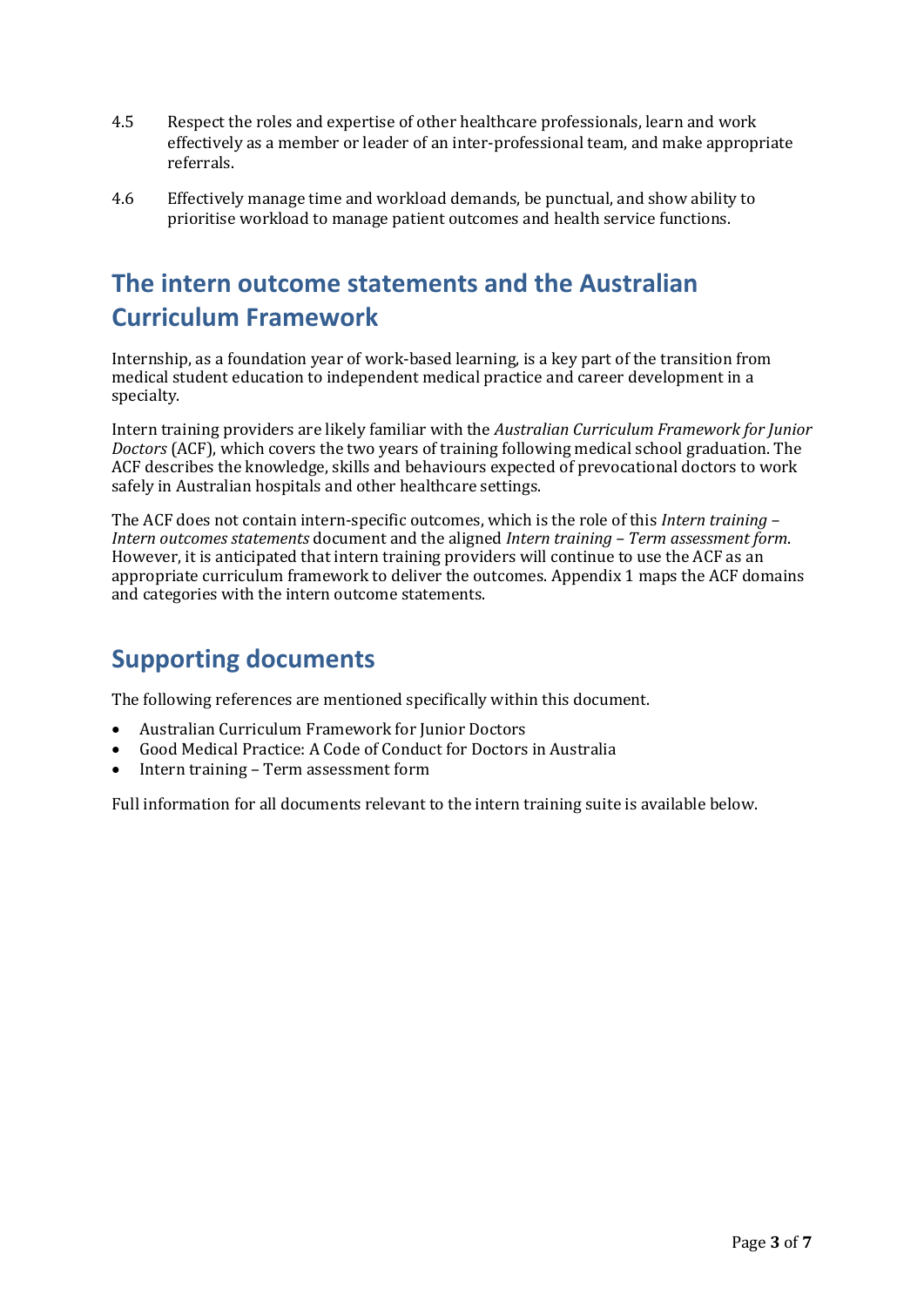| <b>Document</b>                                                         | <b>Full reference</b>                                                                                                                                                                                                                                                                                                               |  |
|-------------------------------------------------------------------------|-------------------------------------------------------------------------------------------------------------------------------------------------------------------------------------------------------------------------------------------------------------------------------------------------------------------------------------|--|
| <b>AMC</b> documents                                                    |                                                                                                                                                                                                                                                                                                                                     |  |
| Intern training - Intern<br>outcome statements                          | Intern training - Intern outcome statements [Internet]. Canberra:<br>Australian Medical Council; 2013 [cited 2013 Dec 18]. Available from:<br>http://www.amc.org.au/index.php/ar/psa. Joint publication of the Medical<br>Board of Australia.                                                                                       |  |
| Intern training - National<br>standards for programs                    | Intern training - National standards for programs [Internet]. Canberra:<br>Australian Medical Council; 2013 [cited 2013 Dec 18]. Available from:<br>http://www.amc.org.au/index.php/ar/psa. Joint publication of the Medical<br>Board of Australia.                                                                                 |  |
| Intern training -<br>Guidelines for terms                               | Intern training - Guidelines for terms [Internet]. Canberra: Australian<br>Medical Council; 2013 [cited 2013 Dec 18]. Available from:<br>http://www.amc.org.au/index.php/ar/psa. Joint publication of the Medical<br>Board of Australia.                                                                                            |  |
| Intern training - Term<br>assessment form                               | Intern training - Term assessment form [Internet]. Canberra: Australian<br>Medical Council; 2013 [cited 2013 Dec 18]. Available from:<br>http://www.amc.org.au/index.php/ar/psa.                                                                                                                                                    |  |
| Intern training - Assessing<br>and certifying completion                | Intern training - Assessing and certifying completion [Internet]. Canberra:<br>Australian Medical Council; 2013 [cited 2013 Dec 18]. Available from:<br>http://www.amc.org.au/index.php/ar/psa. Joint publication of the Medical<br>Board of Australia.                                                                             |  |
| Intern training - Domains<br>for assessing accreditation<br>authorities | Intern training - Domains for assessing accreditation authorities [Internet].<br>Canberra: Australian Medical Council; 2013 [cited 2013 Dec 18]. Available<br>from: http://www.amc.org.au/index.php/ar/psa. Joint publication of the<br>Medical Board of Australia.                                                                 |  |
| Guide to intern training in<br>Australia                                | Guide to intern training in Australia [Internet]. Canberra: Australian Medical<br>Council; 2013 [cited 2013 Dec 18]. Available from:<br>http://www.amc.org.au/index.php/ar/psa. Joint publication of the Medical<br>Board of Australia.                                                                                             |  |
| <b>Other documents</b>                                                  |                                                                                                                                                                                                                                                                                                                                     |  |
| Australian Curriculum<br>Framework for Junior<br>Doctors                | Australian Curriculum Framework for Junior Doctors [Internet]. Melbourne:<br>Confederation of Postgraduate Medical Education Councils (CPMEC); 2012<br>[cited 2013 Sep 09]. Available from:<br>http://curriculum.cpmec.org.au/index.cfm                                                                                             |  |
| Registration standard -<br>Australian and New<br>Zealand graduates      | Registration standard - Granting general registration as a medical<br>practitioner to Australian and New Zealand medical graduates on<br>completion of intern training [Internet]. Canberra: Medical Board of<br>Australia; 2012 [cited 2013 Sep 09]. Available from:<br>http://www.medicalboard.gov.au/Registration-Standards.aspx |  |
| Certificate of completion<br>of an accredited internship                | Certificate of completion of an accredited internship [Internet]. Melbourne:<br>Medical Board of Australia; 2014 [cited 2014 Jul 15]. Available from:<br>http://www.medicalboard.gov.au/Registration/Interns/Guidelines-<br>resources-tools.aspx                                                                                    |  |
| Good Medical Practice: A<br>Code of Conduct for<br>Doctors in Australia | Good Medical Practice: A Code of Conduct for Doctors in Australia<br>[Internet]. Canberra: Medical Board of Australia; 2010 [cited 2013 Sep 09].<br>Available from: http://www.medicalboard.gov.au/Codes-Guidelines-<br>Policies.aspx                                                                                               |  |
| National Law                                                            | Health Practitioner Regulation National Law, as enacted in each state and<br>territory [Internet]. Available from: http://www.ahpra.gov.au/Legislation-<br>and-Publications/Legislation.aspx                                                                                                                                        |  |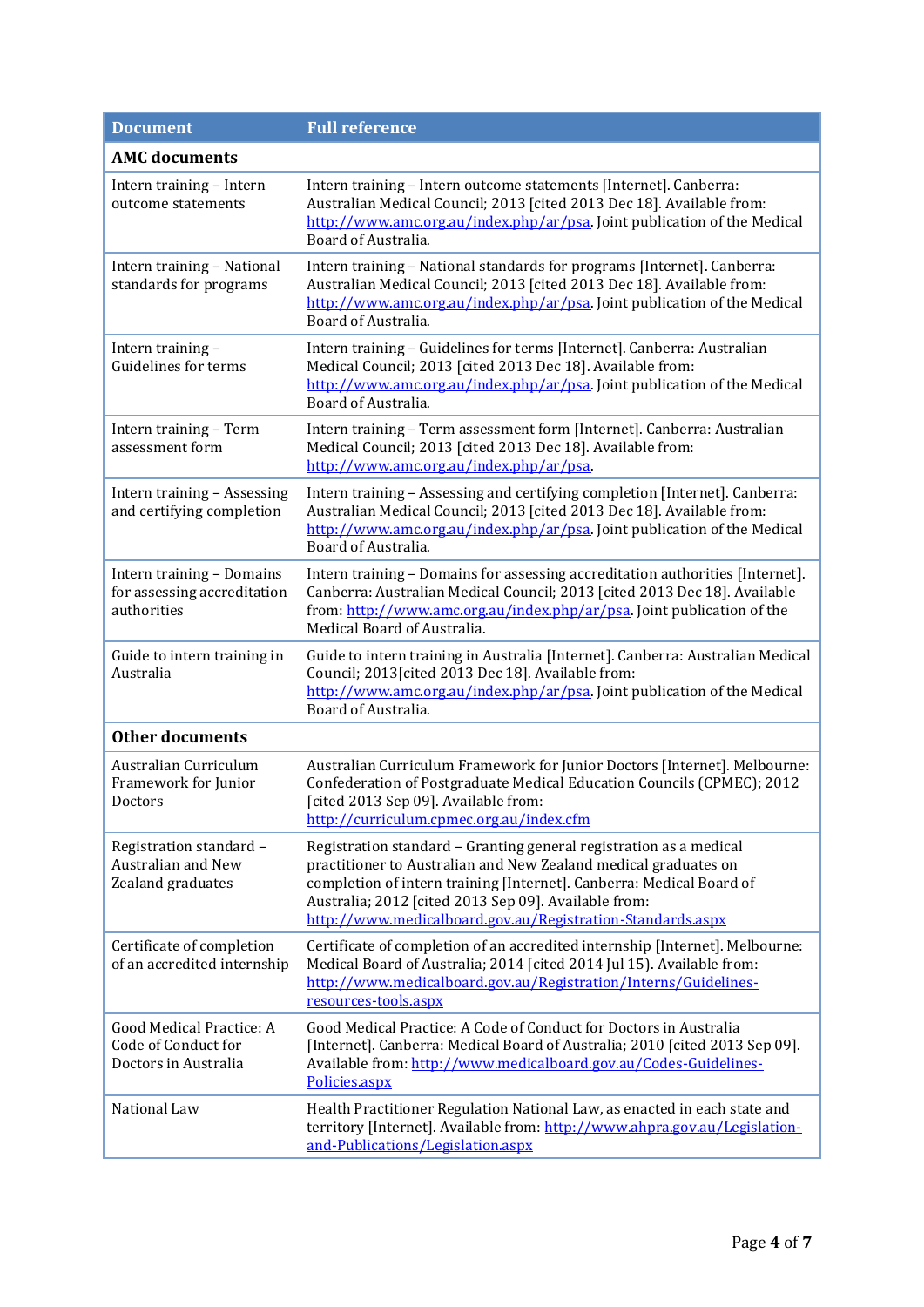### **Review of this document**

By December 2017.

### **Approval**

Australian Medical Council – 16 September 2014 Medical Board of Australia – 24 September 2014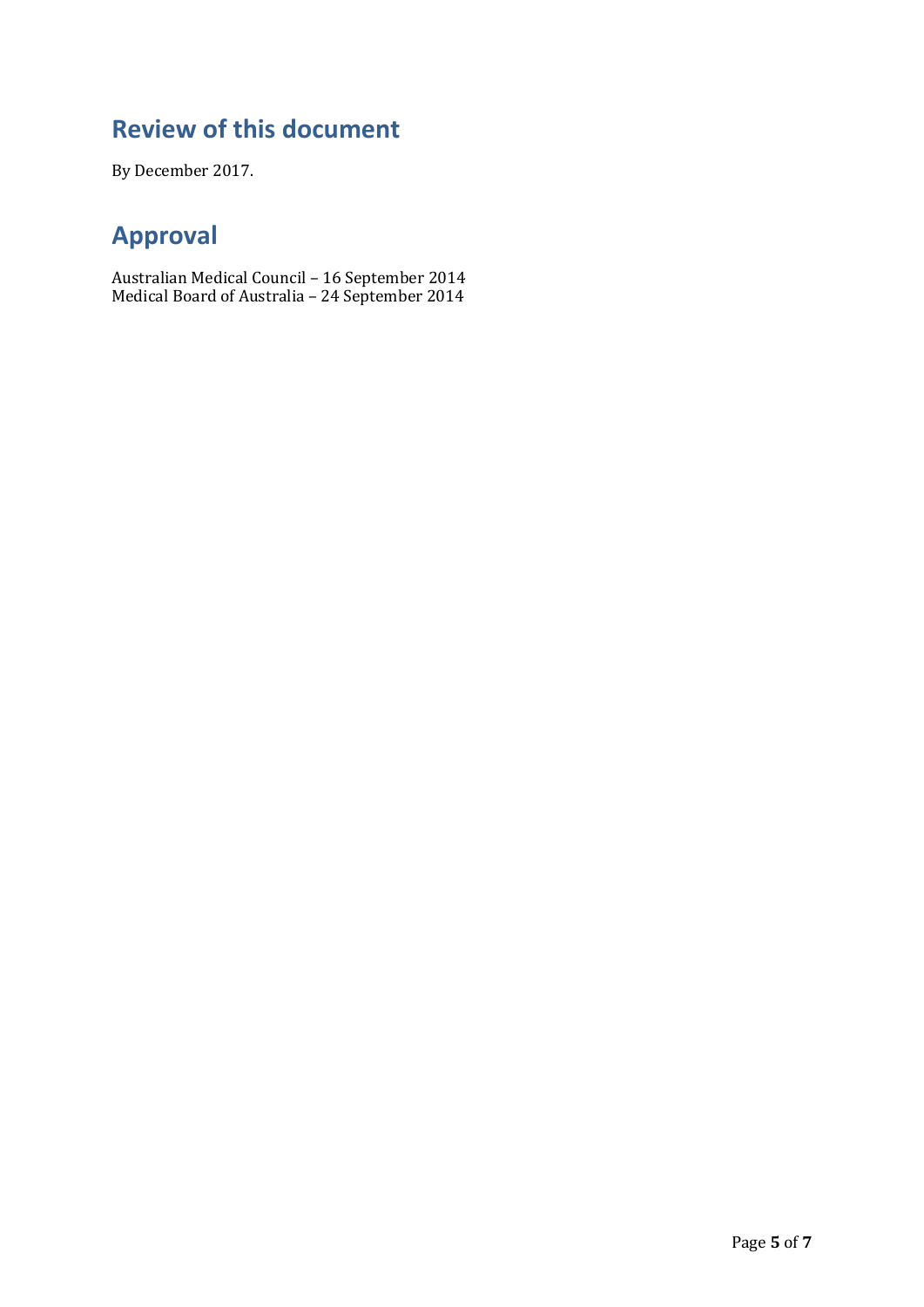## **Glossary**

| <b>Assessment</b>                             | The systematic process for measuring and providing feedback on the intern's<br>progress or level of achievement. This assessment occurs in each term against<br>defined criteria.                                                                                                                                                                                                                                                                                                          |
|-----------------------------------------------|--------------------------------------------------------------------------------------------------------------------------------------------------------------------------------------------------------------------------------------------------------------------------------------------------------------------------------------------------------------------------------------------------------------------------------------------------------------------------------------------|
| Certification                                 | The final sign-off to the Medical Board of Australia that the intern has completed<br>the statutory requirements for general registration.                                                                                                                                                                                                                                                                                                                                                 |
| <b>Clinical</b><br>supervisor                 | A medical practitioner who supervises the intern while they are assessing and<br>managing patients. The AMC defines a suitable immediate clinical supervisor as<br>someone with general registration and at least three years' postgraduate<br>experience. The Primary Clinical Supervisor should be a consultant or senior<br>medical practitioner.                                                                                                                                       |
| Director of<br><b>Clinical Training</b>       | A senior clinician with delegated responsibility for implementing the intern<br>training program, including planning, delivery and evaluation at the facility. The<br>Director of Clinical Training also plays an important role in supporting interns with<br>special needs and liaising with term supervisors on remediation. Also known as the<br>Director of Prevocational Education and Training (DPET) in some states. Other<br>terms may be used in community or general practices. |
| <b>Director</b> of<br><b>Medical Services</b> | A senior medical administrator who leads the medical workforce at a facility. Also<br>known as the Executive Director of Medical Services (EDMS). Other terms may be<br>used in community or general practices.                                                                                                                                                                                                                                                                            |
| <b>Formal education</b><br>program            | An education program the intern training facility provides and delivers as part of<br>the intern training program curriculum. Sessions are usually weekly and involve a<br>mixture of interactive and skills-based face-to-face or online training.                                                                                                                                                                                                                                        |
| <b>Intern</b>                                 | A doctor in their first postgraduate year and who holds provisional registration<br>with the Medical Board of Australia.                                                                                                                                                                                                                                                                                                                                                                   |
| <b>Intern training</b><br>program             | A period of 47 weeks of mandatory, supervised, work-based clinical training that<br>includes medicine, surgery and emergency medical care terms to meet regulatory<br>requirements. The program also includes orientation, formal and informal<br>education sessions and assessment with feedback, and it may be provided by one<br>or more intern training providers. Also called PGY1.                                                                                                   |
| <b>Intern training</b><br>provider            | The organisation that provides supervised clinical practice, education and training,<br>and that is responsible for the standard of the intern training program. Providers<br>may be a hospital, community, general practice setting, or a combination of these.                                                                                                                                                                                                                           |
| <b>PGY</b>                                    | Postgraduate year, usually used with a number to indicate the number of years<br>after graduation from medical school. For example, PGY1 is the first postgraduate<br>year, also known as internship.                                                                                                                                                                                                                                                                                      |
| <b>Term</b>                                   | A component of the intern training program, usually a nominated number of weeks<br>in a particular area of practice. Also called clinical rotation, post, or placement.                                                                                                                                                                                                                                                                                                                    |
| <b>Term Supervisor</b>                        | The person responsible for intern orientation and assessment during a particular<br>term. They may also provide clinical supervision of the intern along with other<br>medical colleagues.                                                                                                                                                                                                                                                                                                 |